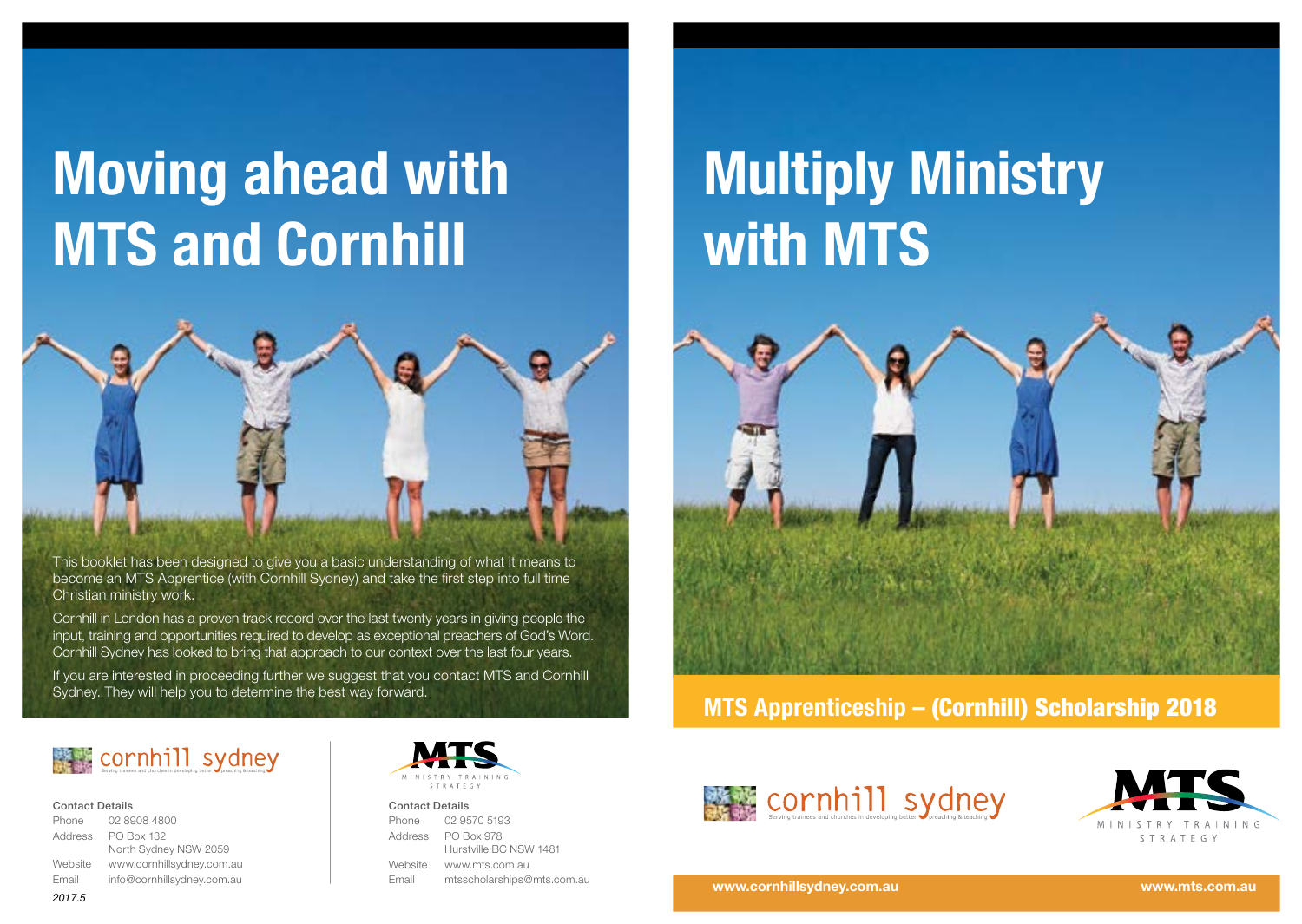#### **The MTS Apprentice (Cornhill) Pathway**

At MTS we think that a ministry apprenticeship combined with formal theological education is a great way to train for a lifetime of Gospel ministry.

The MTS curriculum is designed to help you work out how you are wired and where you might plug in to grow God's Kingdom in the future. An MTS Apprenticeship is a great way to work out a person's suitability for ministry work in the future.



The Apprentice (Cornhill) pathway provides the opportunity for an apprentice to undertake their ASTC (Academic Studies in Theology Certificate) in a face-to-face teaching environment, presented and facilitated by Cornhill Sydney.

Prospective apprentices interested in the Apprentice (Cornhill) Pathway are encouraged to apply for an MTS Apprentice Scholarship offered to enable the scholarship recipient to undertake the ASTC presented and facilitated by Cornhill Sydney.

### **Cornhill Sydney**

The Cornhill component of the apprenticeship offers specialised training in effectively understanding and teaching God's Word, with a focus on the vital task of preaching. The course includes face to face input from experienced preachers (including Simon Manchester, David Peterson, Chase Kuhn, Luke Tattersall, Archie Poulos, Gavin Perkins and Justin Moffatt), and also the opportunity to deliver almost thirty talks over the two years, in a class-room setting with structured and wise feedback.

Cornhill provides valuable input to ministry apprentices, and also provides an excellent pathway into further theological education and training.

*"If a person wants to be a farmer long term, they don't start off at Agricultural College as a first port of call. They need to head off first to a farm and work alongside an experienced farmer for a couple of years. They need to live through a couple of cycles of the seasons. They need to know what it is like to deliver*  lambs in the middle of the night, harvest the grain before it is destroyed by rain *and grapple with the blurred boundaries between work and rest."* 

*Ben Pfahlert, MTS Director*

#### **The MTS Apprentice**

Being an MTS apprentice through Cornhill Sydney involves a two year program combining biblical and theological study focused on preaching, with the opportunity to gain wider ministry experience in evangelism, discipleship and pastoral care, all under the leadership of a trainer.

MTS has developed an apprentice curriculum that has both compulsory and optional elements. It is a flexible curriculum that can be adapted to an apprentice's context.

| The MTS Apprentice Curriculum grows leaders in 8 learning areas: |                                 |  |  |
|------------------------------------------------------------------|---------------------------------|--|--|
| 1. Bible Study                                                   | 5. Evangelism and World Mission |  |  |
| 2. Thinking Theologically                                        | 6. Teaching the Bible           |  |  |
| 3. Prayer and Godliness                                          | 7. Train Others in Ministry     |  |  |
| 4. Relationships in Ministry                                     | 8. Leadership                   |  |  |

You will be required to complete the MTS Apprentice Curriculum over the two years.

MTS Scholars do a 37.5 hours (per week) placement in a church or ministry. The MTS curriculum and ASTC (delivered by Cornhill Sydney) will take 12 hours (1.5 days) of the 37.5 hour (5 day) week.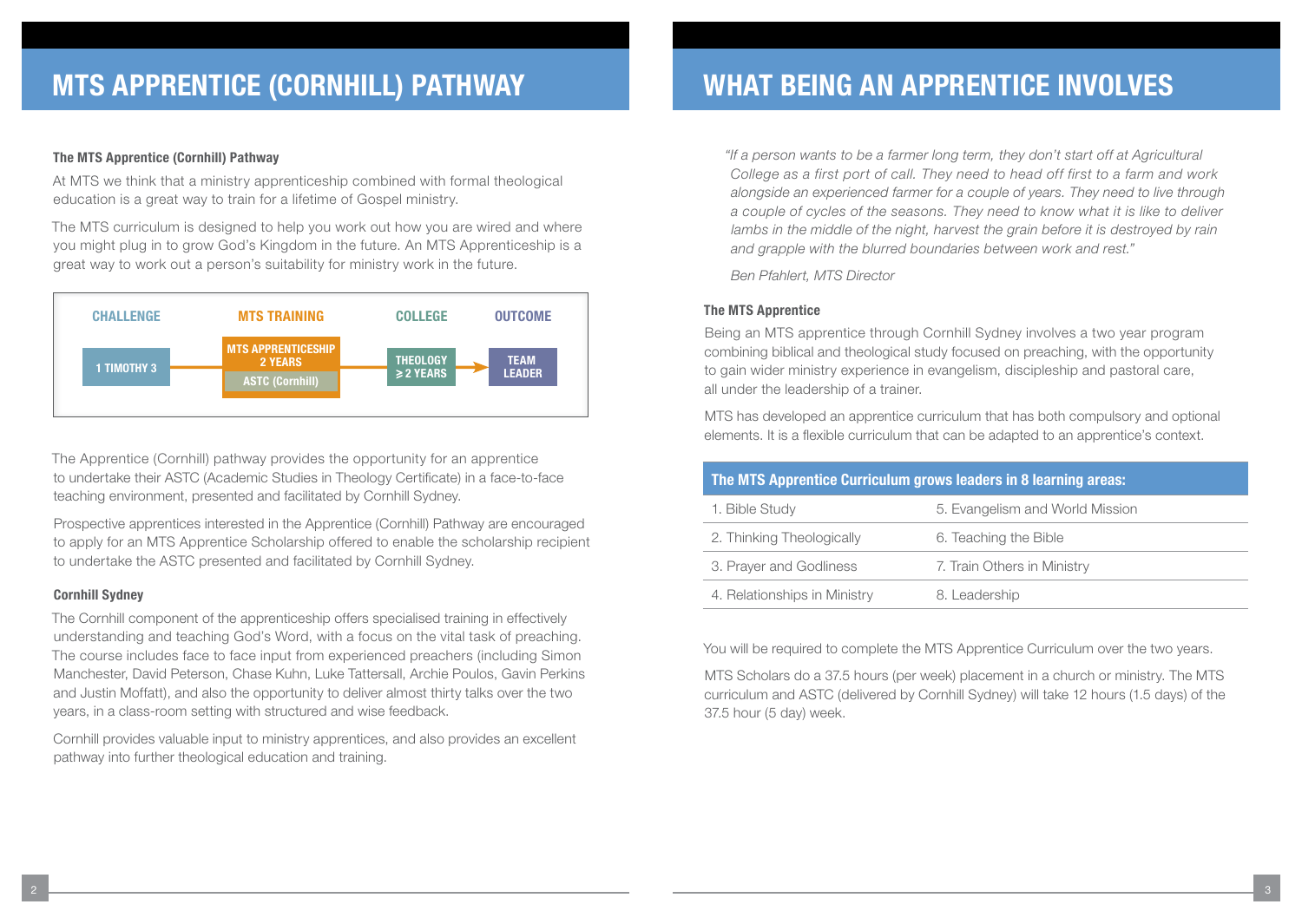## **THE APPRENTICE: LEARNING THE WAY**



**SAM WALLACE** *Laneway Church, Footscray*

#### **How did you come to do MTS?**

As a church we were getting behind Josh and Sarah Allen as they prepared to plant a new church in Footscray, Melbourne. Through the encouragement of my pastor, my wife and I decided to leave Wollongong to be part of the church plant and to do my MTS apprenticeship there. We knew we would be giving up a lot and taking on many challenges, but as we prayed about it we came to see it as an amazing opportunity for growth and training for our future.

#### **What's something you've learnt?**

Josh is a great trainer with such awe for God's Word, who relates to people with humility and compassion. I have felt in safe hands as he disciples me and shows me how to be a servant of the church. I've learnt that you can't just be a relayer of truth like some sort of robot who presents cold facts from the Bible. God's Word doesn't just address the intellect, it grips the heart. So the way we convey that and try to make truth come to bear on peoples' lives is through warm, genuine relationship.

#### **How are you being stretched by your apprenticeship?**

Not only am I going through a time of huge transitions and new beginnings – being newly married, moving to a new place, starting a new job – but so is my church! I don't really know what I'm doing. I'm not setup. I don't have much experience, but neither does my church! It is a unique and exciting experience because of the openness of all the ministry opportunities. But we're not alone in the deep end – I have my trainer and resources to guide me and my church has support from other churches and organisations. What is most stretching is the level of creativity and proactivity required to do my role well. I am someone who has no trouble following orders for what to do and how/when to do it. But in this role I need to create opportunities to meet people, I need to think up strategies for how our church runs (like; Should we run a church membership course? How should it be run? When? Who will run it? …) I'm not just taking control of a well-oiled machine and making sure it keeps moving forward, I'm a part of designing the machine and trying to get it off the ground.

## **THE TRAINER: LEADING THE WAY**



**JOSHUA ALLEN** *Laneway Church, Footscray*

#### **What are the rewards and challenges of training an MTS Apprentice?**

One of the joys is seeing my apprentice, Sam, sacrificially serving Jesus. He and his wife, Carmel, uprooted their lives and moved interstate, to a very different place. They are cross-cultural missionaries in Australia, having left family and friends for the sake of the lost coming to Christ. What an encouragement serving Jesus alongside these guys! It's also challenging as a ministry leader – I'm conscious that I'm not just a theory trainer, but someone who models following Jesus in all of life. Apart from being a husband and dad, nothing pushes me to watch my life and doctrine closer than having an apprentice who will consciously and subconsciously pick up on how I live.

#### **How have you seen your MTS Apprentice's skills develop?**

You should have seen the first time we did a walk-up together in Footscray mall! I was leading and it was a mess…. These three Muslim guys from Sudan made us feel lucky just to get out of the conversation. But I've seen Sam continue to meet strangers and move conversations to Jesus with growing confidence and skill. He goes out on his own and with other people from the team, chats with people from all over the world, and manages to get quite a few 'second dates'. He's working hard following up about 10 people who could at best be described as apathetic towards Jesus. I've seen him learn to manage himself and his time when his responsibilities entirely involve starting something from nothing. I've seen him devoted to prayer and reading large sections of the Bible. All in the first six weeks!

#### **Why should someone consider doing an MTS Apprenticeship?**

An MTS apprenticeship helps form and test a person's convictions, character and competence, with the feedback of their trainer. MTS focuses you on leading people to Christ and equipping them for ministry. It instils a training and multiplication DNA that enables you to lead ministries beyond your own personal limitations. You learn to draw together a network of ministry partners who will pray and give with you towards Gospel ministry. Most importantly, an apprenticeship teaches you failure in a supported space, and in failure, teaches you that there is one God and Saviour and it's not you. So an apprenticeship throws you into a joyful, prayerful dependence on God to move in people's lives through his Spirit-empowered word. That's great training for any type of future ministry.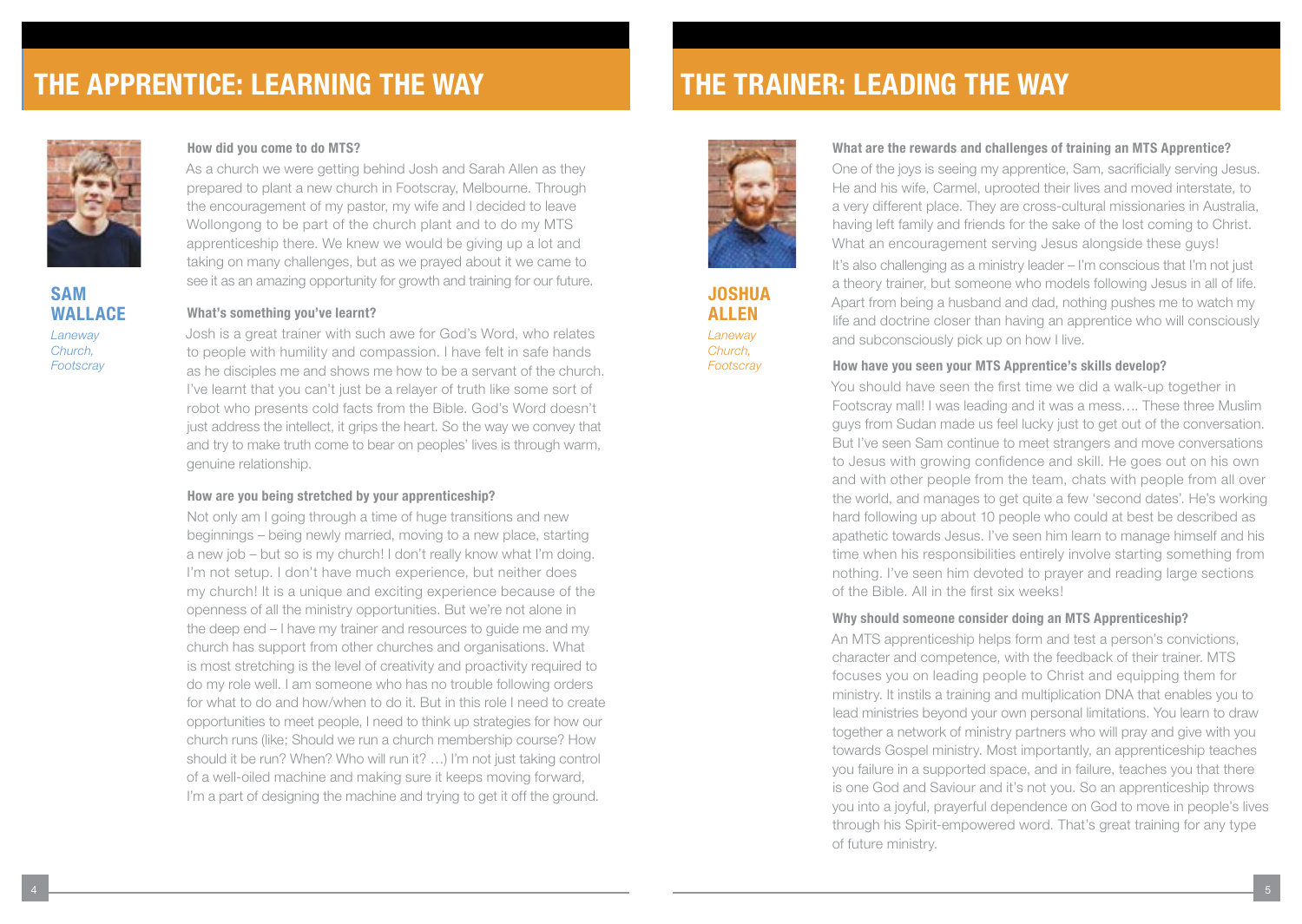## THE MTS APPRENTICE (CORNHILL) SCHOLARSHIP